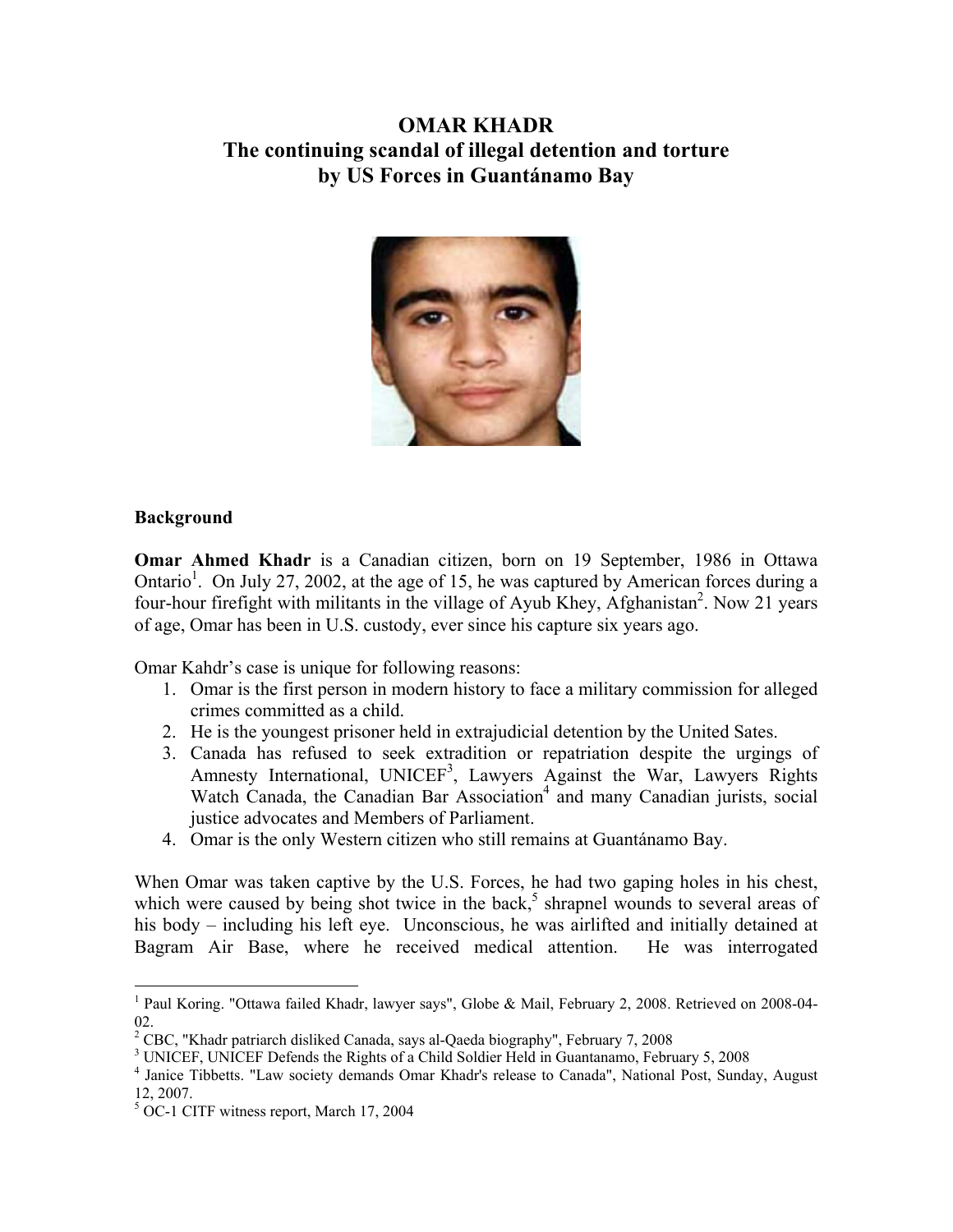approximately a week later, when he regained consciousness and remained stretcher bound for several weeks.<sup>6</sup> Omar remained at Bagram for three months during which time he was forced to perform extensive labour by American soldiers<sup>7</sup>. Around October 29 or 30, 2002, he was transferred to Guantánamo Bay, although Canadian officials were not notified as promised<sup>8</sup>. Since Omar had turned 16 years old, while at Bagram, he was now being treated as an adult prisoner at Guantánamo Bay<sup>9</sup>.

On November 7, 2005, the Pentagon formally charged the Canadian citizen, Omar Khadr with Murder by an Unprivileged Belligerent, Attempted Murder by an Unprivileged Belligerent, Aiding the Enemy and Conspiracy with Usama bin Laden, Ayman al Zawahiri, Sayeed al Masri, Muhammad Atef, Saif al adel, Ahmed Said Khadr "and various other members of the al Qaida organization".10 The United States informally indicated they would not seek the death penalty for Khadr.<sup>11</sup>

To date Omar Khadr remains imprisoned under the purported authority of the order by President Bush, made on November 13, 2001,<sup>12</sup> coupled with President Bush's February 7, 2002 order.<sup>13</sup> In June, 2004, White House Counsel, Alberto Gonzales warned, "Those select few make their way to Guantánamo for development of their intelligence value".<sup>14</sup>

#### **Omar Khadr's living conditions in Guantánamo**

Omar's access to the world outside Guantánamo is severely restricted, therefore full information about his living conditions, his treatment at the hands of his captors and the combined effects on his physical and mental health is not available. Sources used for this summary include:

- Documentary evidence filed and decisions made in the U.S. habeas corpus proceedings, (*O.K., et al v. George Bush, et al*, United States District Court for the District of Columbia, Case 1:04-cv-01136-JDB), $^{15}$
- Materials filed and decisions made in the Canadian lawsuit *Omar Ahmed Khadr by his Next Friend Fatmah El-Samnah v. The Queen,* in the Federal Court.<sup>16</sup>

<sup>6</sup> Affidavit of Omar Ahmed Khadr, February 22, 2008.

<sup>7</sup> Begg, Moazzam, *Enemy Combatant.* <sup>8</sup>

CTV, Graham confirms Cdn youth held at U.S. base, October 31, 2002

<sup>&</sup>lt;sup>9</sup> Shephard, Michelle (2008). *Guantanamo's Child*. John Wiley & Sons.

<sup>&</sup>lt;sup>10</sup> U.S.A. v. Omar Ahmed Khadr. US Department of Defense (November 5, 2005). <sup>11</sup> U.S. won't seek execution of Khadr, *Globe and Mail*, November 9, 2005

<sup>&</sup>lt;sup>12</sup> President George W. Bush, 'Detention, treatment and trial of Certain non-Citizens in the war Against Terrorisms', 13 November 2001.

<sup>&</sup>lt;sup>13</sup> Geroge W. Bush, Memorandum on 'Humane treatment of Taliban and al-Qaeda detainees', 7 February 2002, para. 2(b)

<sup>&</sup>lt;sup>14</sup> Press briefing by White House Counsel Alberto Gonzales". Office of the Press Secretary of the White House, 22 June 2004.

<sup>15</sup> Some court documents and decisions can be accessed under *Khadr v. Bush* and *O.K. v. Bush* at http://pegc.no-ip.info/archive/<br><sup>16</sup> The decisions in this case can be accessed at CanLii under Khadr v. Canada. http://www.canlii.org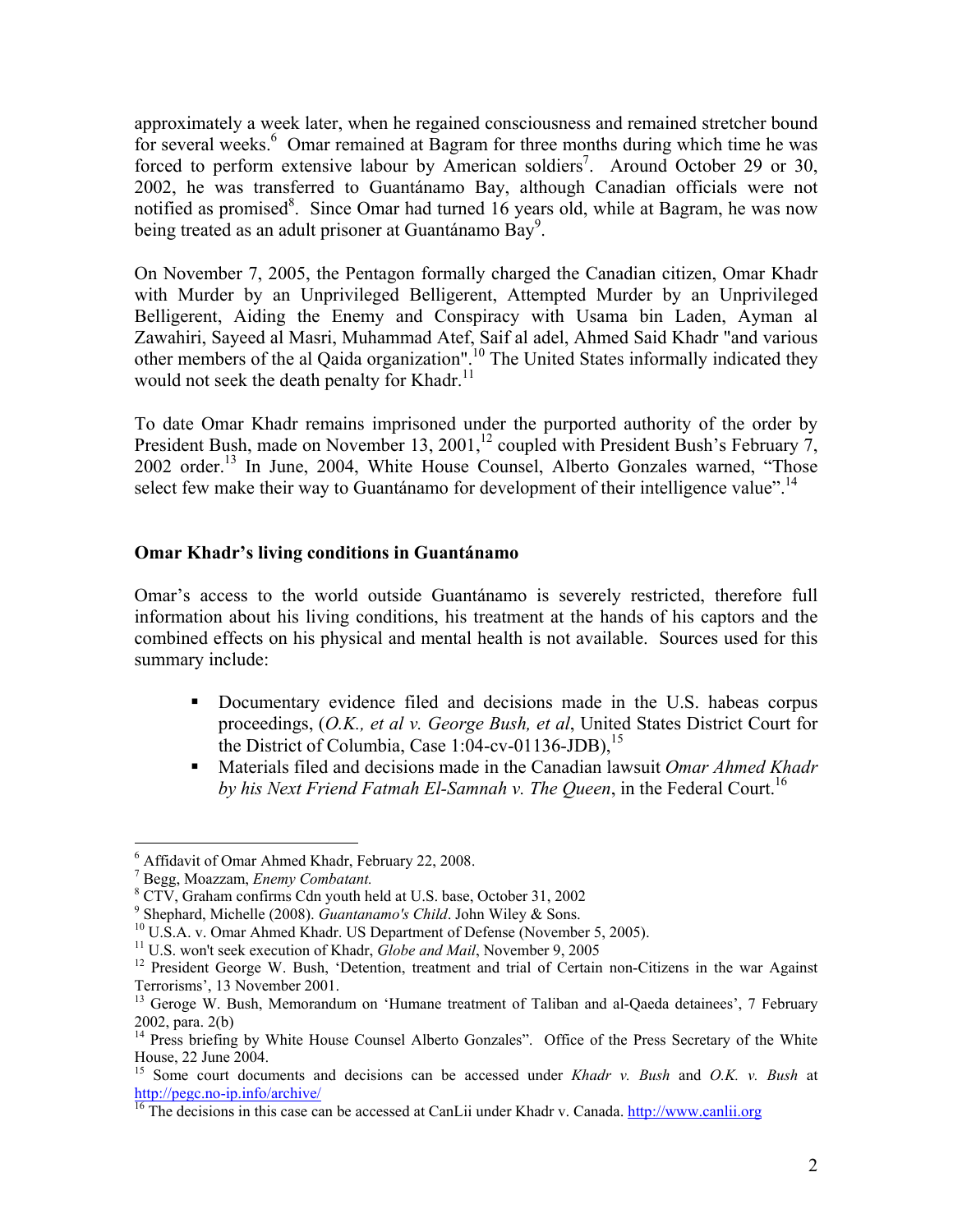- The report by the Center for Constitutional Rights, *The Guantánamo Prisoner Hunger Strikes &Protests: February 2002 – August 2005 A Special Report By the Centre for Constitutional Rights,17*
- The statement of three men held captive in Guatánamo Bay, *Composite Statement: Detention in Afghanistan and Guantánamo Bay*. *Shafiz Rasul, Asif Iqbal and Rhuhel Ahmed*. 18

When Omar arrived at Guantánamo he was recorded as standing 170 centimeters and weighing 155 lb  $(70 \text{ kg})$ .<sup>19</sup> Omar is imprisoned in Camp 5, an area of Guantánamo closed to visitors. Reports indicate that 'normal' living conditions for prisoners are:

"[Each prisoner] lives in a separate cell that is 6 feet 8 inches by 8 feet and, as a general rule, is allowed out of the cell three times a week for 20 minutes of solitary exercise, followed by a 5-minute shower… There is a separate detention facility at Guantánamo called Camp Iguana, reserved for detainees under the age of sixteen that is modified to meet the needs of juveniles. Petitioner [Omar] has never been housed at Camp Iguana. The respondents [George W. Bush et al] explain that this is because he did not arrive at Guantánamo until after his sixteenth birthday."20 (Memorandum Opinion of John Bates J. October 26, 2004, page 6)

Omar's daily conditions are worse. According to information provided in August 2005 in the U.S. habeas corpus action, Omar is allowed an exercise period every 4-5 days, usually at night and once at 2:00 a.m., air conditioning continues to make his cell 'freezing' cold 24 hours and lights are kept on 24 hours a day. Documents report that the cold is destroying Omar's lungs; he experiences shortness of breath and lack of oxygen. Cell lighting consists of one ceiling-mounted fixture fitted with three florescent tube bulbs. Detainees are reportedly punished for trying to cover the lights. $2<sup>1</sup>$ 

# **Omar's Khadr's treatment while in Guantánamo**

At Guantánamo Bay prison U.S. Armed Forces officials have held Omar "virtually incommunicado"—no access to outsiders and in solitary confinement for over 3 years. Omar was not permitted any contact with a lawyer until November 2004.

U.S. Armed Forces personnel have subjected Omar, throughout his imprisonment, to a horrifying variety of illegal treatments. Reported abuses to which he has been subjected include:

- not informed of his Rights;
- short shackled wrists and ankles tied together and the cuffs bolted to the floor;

 $\overline{a}$ 

<sup>&</sup>lt;sup>17</sup> http://www.ccr-ny.org/v2/legal/september\_11th/docs/Gitmo\_Hunger\_Strike\_Report\_Sept\_2005.pdf<br><sup>18</sup> *Composite Statement: Detention in Afghanistan and Guantánamo Bay*. Shafiz Rasul, Asif Iqbal and Rhuhel Ahmed. http://www.ccr-ny.org/v2/reports/report.asp?ObjID=4bUT8M23lk&Content=424<br><sup>19</sup> Shephard, Michelle (2008). *Guantanamo's Child*. John Wiley & Sons.<br><sup>20</sup> *O.K., et al v. George Bush, et al*, United States Distri

<sup>01136-</sup>JDB

<sup>&</sup>lt;sup>21</sup> Muneer I. Ahmad, Richard J.Wilson, Counsel for Petitioner O.K., August 9 2005.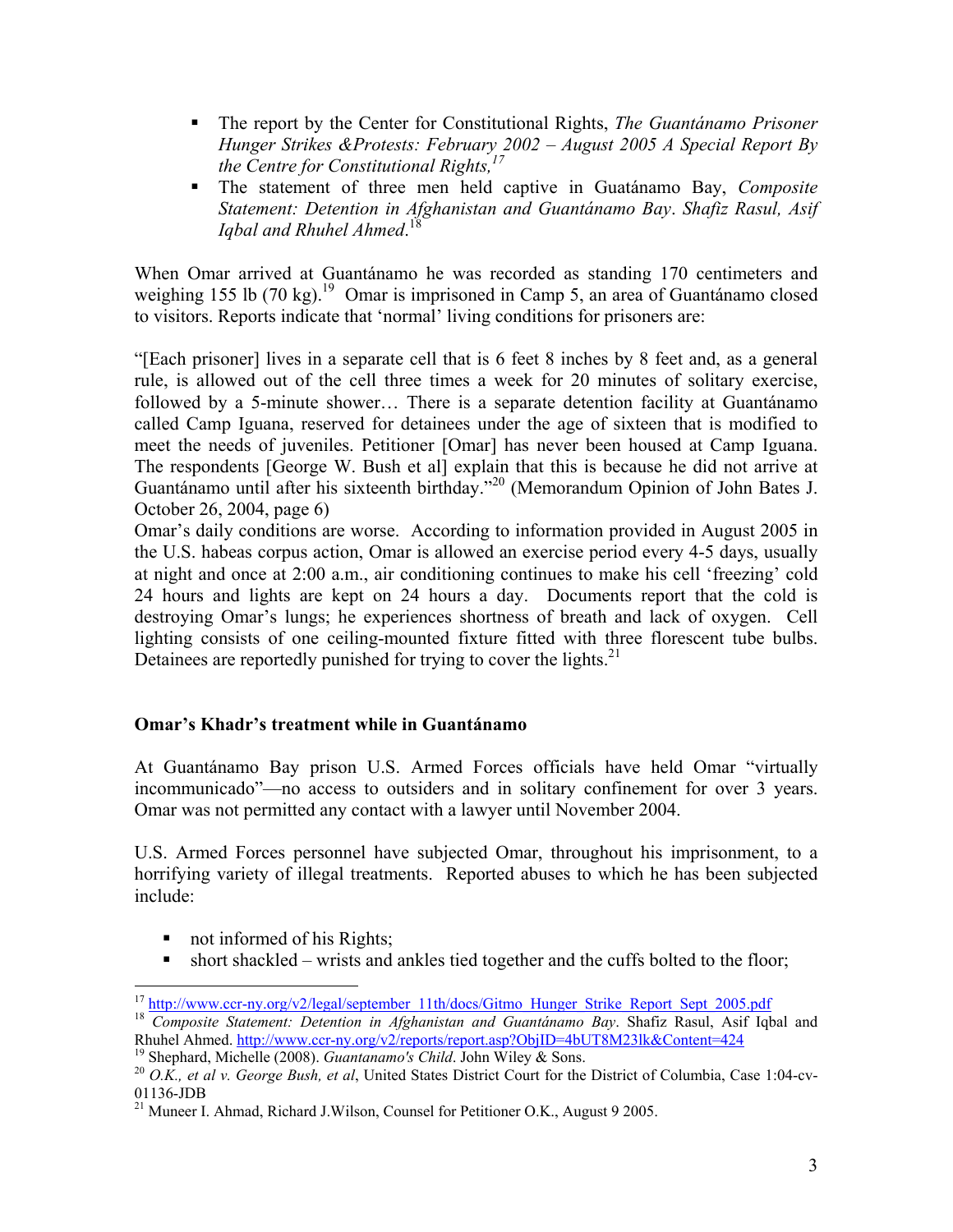- his hands tied above a door frame for hours;
- had cold water thrown on him;
- had a bag placed over his head and was threatened with military dogs;
- forced to carry 5-gallon pails of water to aggravate his shoulder wound;
- kept in solitary confinement for a month at 'refrigerator' temperatures, (referred to in Secretary of Defense Rumsfeld's memorandum as 'manipulation of the environment') $^{22}$ ;
- **forced to perform painful exercises while short shackled;**
- threatened with forced nakedness;
- Forced to urinate on himself while in stress positions:<sup>23</sup>
- detained illegally and illegally held incommunicado, except for the November 2004 visit from a lawyer;
- $\blacksquare$  kept in solitary confinement;
- forced into stress positions for periods of hours, e.g. forced to lie on his stomach with hands and feet cuffed together behind his back;
- forced to provide involuntary statements;
- forced to sit, during interrogations, on an extremely cold floor;
- had his body dragged back and forth, while short shackled, through the urine and pine oil in order to clean the floor with his body<sup>24</sup>;
- repeatedly lifted and dropped while short shackled as a punishment for 'poor performance';
- threatened with rape/sexual violence<sup>25</sup>;
- refused the opportunity to say prayers;
- held in a cell that is 'freezing cold' 24 hours a day that Omar says is causing him shortness of breath and the sensation of not being able to get enough oxygen;
- exposed to continuous electric light in his cell;
- he has found partially dissolved tablets and/or powder at the bottom of a glass given to him by his captors. He says the pills produce various effects such as sleepiness, dizziness, alertness.<sup>26</sup>
- being denied adequate medical treatment<sup>27</sup>;
- left bound in uncomfortable stress positions until he soiled himself; $^{28}$

British detainee, Rhuhel Ahmed, previously imprisoned one cell away from Omar's cell recollects that Omar was denied medical attention.

"…the same thing also, we are aware, happened to a young Canadian man, Omar Khadr, who was aged 17 when we left. He had been shot three times at point blank range and his lung punctured and had shrapnel in one eye and a cataract in the other.

<sup>&</sup>lt;sup>22</sup> Memorandum William J. Haynes II, General Counsel, Department of Defense, November 27, 2002 for Secretary of Defense Rumsfeld, 2 December 2002 and re-confirmed April 16<sup>th</sup> 2003.<br><sup>23</sup> Affidavit of Omar Ahmed Khadr, February 22, 2008

<sup>&</sup>lt;sup>24</sup> Canadian teen abused at Guantanamo Bay: report", CBC, Monday, July 10, 2006.

<sup>&</sup>lt;sup>25</sup> "The Unending Torture of Omar Khadr", Rolling Stone, 2006-08-10.<br><sup>26</sup> Declaration of Muneer I. Ahmad,  $21<sup>st</sup>$  March 2005.

<sup>&</sup>lt;sup>27</sup> Composite Statement: Detention in Afghanistan and Guantánamo Bay. Shafiz Rasul, Asif Iqbal and Rhuhel Ahmed, page 109.

<sup>&</sup>lt;sup>28</sup> Who are the Guantánamo detainees?", Amnesty International, November 2005.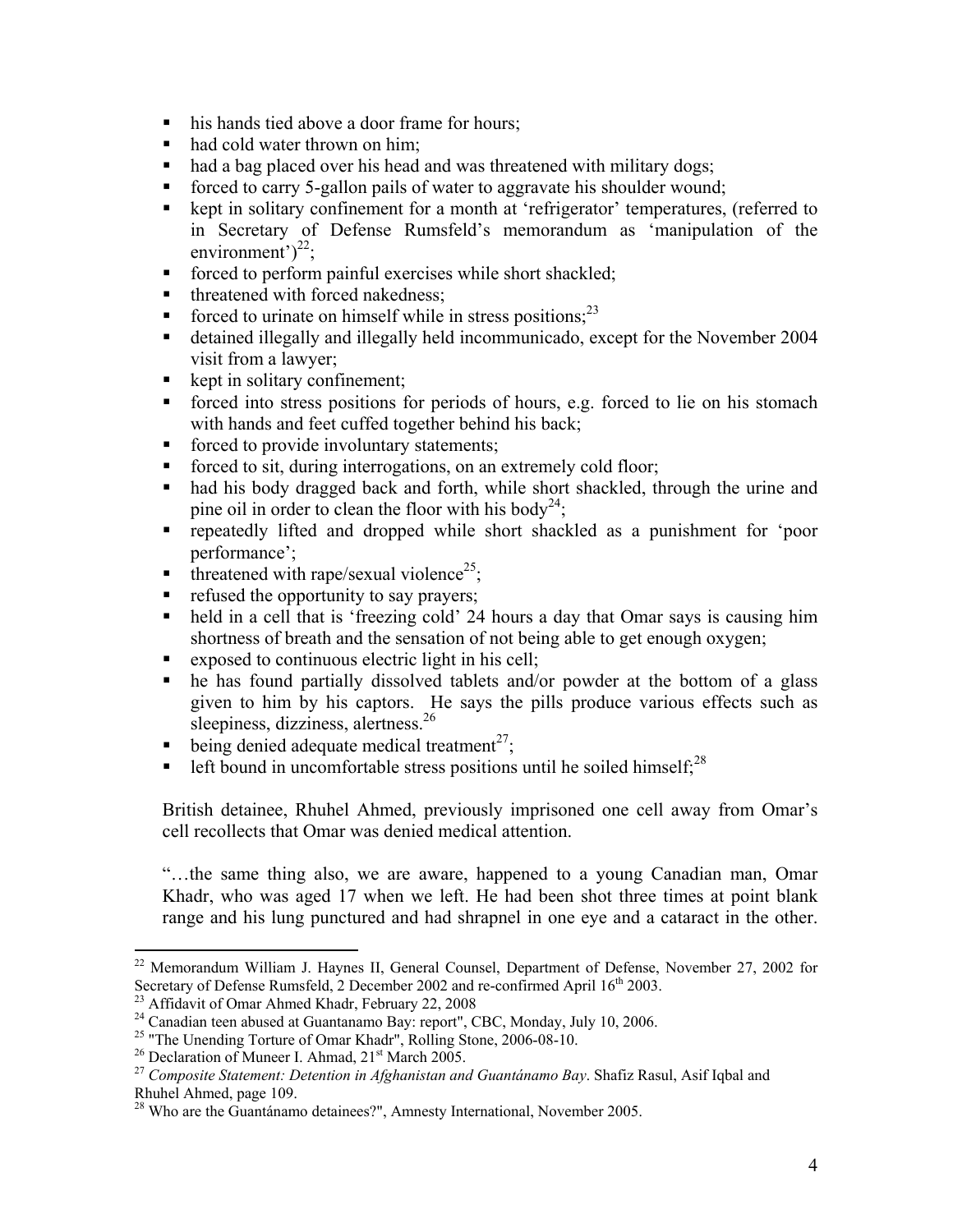They would not operate on him. He was told that was because he would not cooperate. We were told one time when he was in isolation he was on the floor very badly ill. The guards called the medics and they said they couldn't see him because the interrogators had refused to let them. We don't know what happened to him (he had had some sort of operation when he was still in Afghanistan but he was in constant pain in Guantánamo and still undoubtedly is, and they would not give him pain killers."<sup>29</sup>

Omar suffers from depression, persistent body pain, loss of vision in his left eye, blurred vision in his right eye, shortness of breath, the sensation of being unable to get enough oxygen and a 'significant mental disorder' attributed to his treatment during detention. He has difficulty breathing and stomach problems which he attributes to the food. $30$ 

Omar was first allowed contact with a lawyer in November 2004 when a U.S. lawyer authorized by the U.S. administration to act for Khadr visited him over a period of 4 days. The lawyer administered the Folstein Mini Mental Status examination to Omar, and subsequently filed in the *O.K. v George Bush et al* proceedings, the report of Dr. Eric Trupin.

 "The symptoms O.K. [Omar Khadr] exhibits indicate a high probability that he suffers from a significant mental disorder, including but not limited to posttraumatic stress disorder and depression. In addition he appears to be having both delusions and hallucinations. Post-Traumatic stress disorder results from exposure to an extreme traumatic stressor involving direct personal experience of an event that involves actual or threatened death or serious injury, or other threat to one's physical integrity.….Torture and incarceration as a prisoner of war or in a concentration camp are examples of events that could lead to the development of post-traumatic stress disorder. If left untreated, post-traumatic stress disorder, particularly in juveniles, may cause irreparable damage. It is my opinion, to a reasonable scientific certainty, that O.K.'s continued subjection to the threat of physical and mental abuse place him a significant risk for future psychiatric deterioration which may include irreversible psychiatric symptoms and disorder…In my professional opinion, O.K.'s symptoms are consistent with those exhibited by victims of torture and abuse…In my professional opinion, O.K. is at a moderate to high risk for suicide.<sup>331</sup>

Prisoners at Guantánamo have held a number of hunger strikes and mass suicide attempts to protest their treatment, living conditions and continued detention. Omar joined the July 2005 hunger strike, taking water and no food from July 2, 2005 to July 17 2005. Such information as is available indicates his actions resulted in further abuse.

<sup>29</sup> *Composite Statement: Detention in Afghanistan and Guantánamo Bay*. Shafiz Rasul, Asif Iqbal and Rhuhel Ahmed, page 109.

<sup>&</sup>lt;sup>30</sup> Muneer I. Ahmad, Richard J.Wilson, Counsel for Petitioner O.K., August 9 2005.

<sup>&</sup>lt;sup>31</sup> Paragraphs 19-27 of the Declaration of Eric W. Trupin, Ph.D. filed in the U.S. habeas corpus proceedings, *O.K., et al v. George Bush, et al*.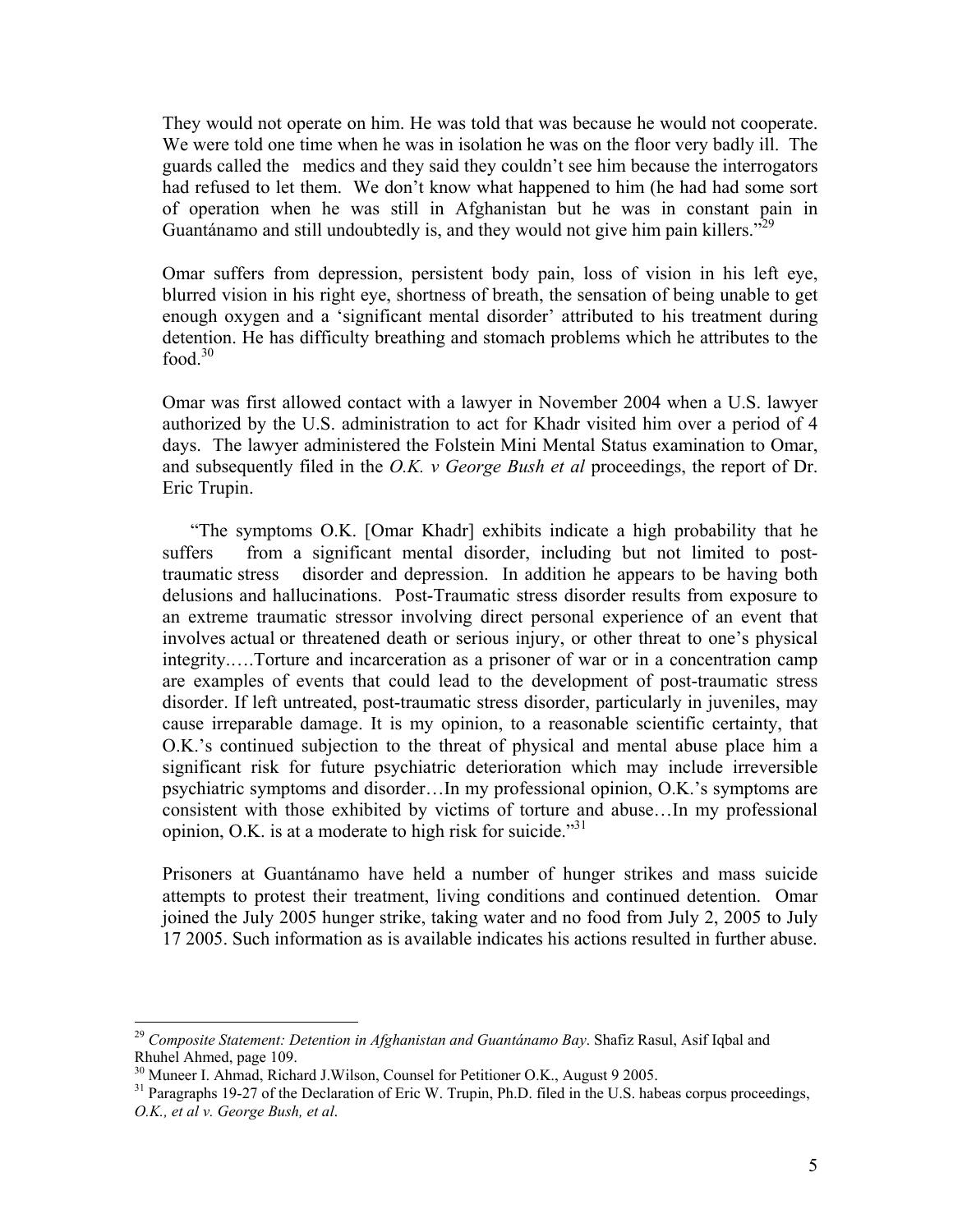"In one incident on July 9, 2005, O.K. [Khadr] was kicked by  $MP's<sup>32</sup>$  approximately 10 times while he was collapsed on the ground from weakness after being transported back from the hospital. The same MP then placed a finger on a pressure point on O.K.'s neck and applied strong pressure for approximately one minute causing O.K. severe pain and restricting his ability to breath.<sup>333</sup>

Documents that were filed in the U.S. proceedings state Omar's purpose in going on a hunger strike was to:

- 1. Protest ongoing detention
- 2. Protest conditions in Camp 5. Omar said, "It's destroying us slowly." He said most people in Camp 5 have some kind of health problem.
- 3. Demand better medical care. "A lot of sick people are not getting care."
- 4. Protest the military's disrespect of Islam.

Prisoner Binyam Mohammed, stated in a declaration filed in the U.S. proceeding, "We ask only for justice. Treat us, as promised, under the rules of the Geneva Conventions for Civilian Prisoners while we are held, and either try us fairly for a valid criminal charge or set us free." Air conditioning to Khadr's cell was cut off when the hunger strike began.<sup>34</sup> Omar was subsequently force fed by prison guards. Guantánamo detainee Omar Deghayes wrote "Omar Khadr is very sick in our block. He is throwing [up] blood. They gave him cyrum [serum] when they found him on the floor in his cell", and his extract was subsequently published in The Independent.<sup>35</sup>

#### **Illegality of such actions**

 $\overline{a}$ 

The detention, the daily living conditions, the interrogation techniques and the punishment of Omar Khadr are all illegal and violate Canadian law, international human rights law and international humanitarian law. In a letter to Prime Minister Stephen Harper, dated February 1, 2008 and signed by Human Rights Watch, Human Rights First; Coalition to Stop the Use of child Soldiers and Amnesty International states the following violations:

#### *"Failure to Comply with International Standards for Juvenile Detention*

The US government's failure to properly treat Khadr as a child in detention violated US legal obligations under the laws of war, the International Covenant on Civil and Political Rights, and international juvenile justice standards. International standards allow for detention of juveniles only as a last resort and require prompt determination of juvenile cases; however, Khadr was detained for more than two years before being

 $32$  Repatriation of Omar Khadr to be Tried under Canadian Law, Brief Submitted to Senate Standing Committee on Human Rights, January 2008

<sup>33</sup> *The Guantánamo Prisoner Hunger Strikes &Protests: February 2002 – August 2005 A Special Report By the Centre for Constitutional Rights, page 12.* <sup>34</sup> Muneer I. Ahmad, Richard J.Wilson, Counsel for Petitioner O.K., August 9 2005.

<sup>35</sup> Revealed: the diary of a British man on hunger strike in Guantanamo, *The Independent*, September 11, 2005.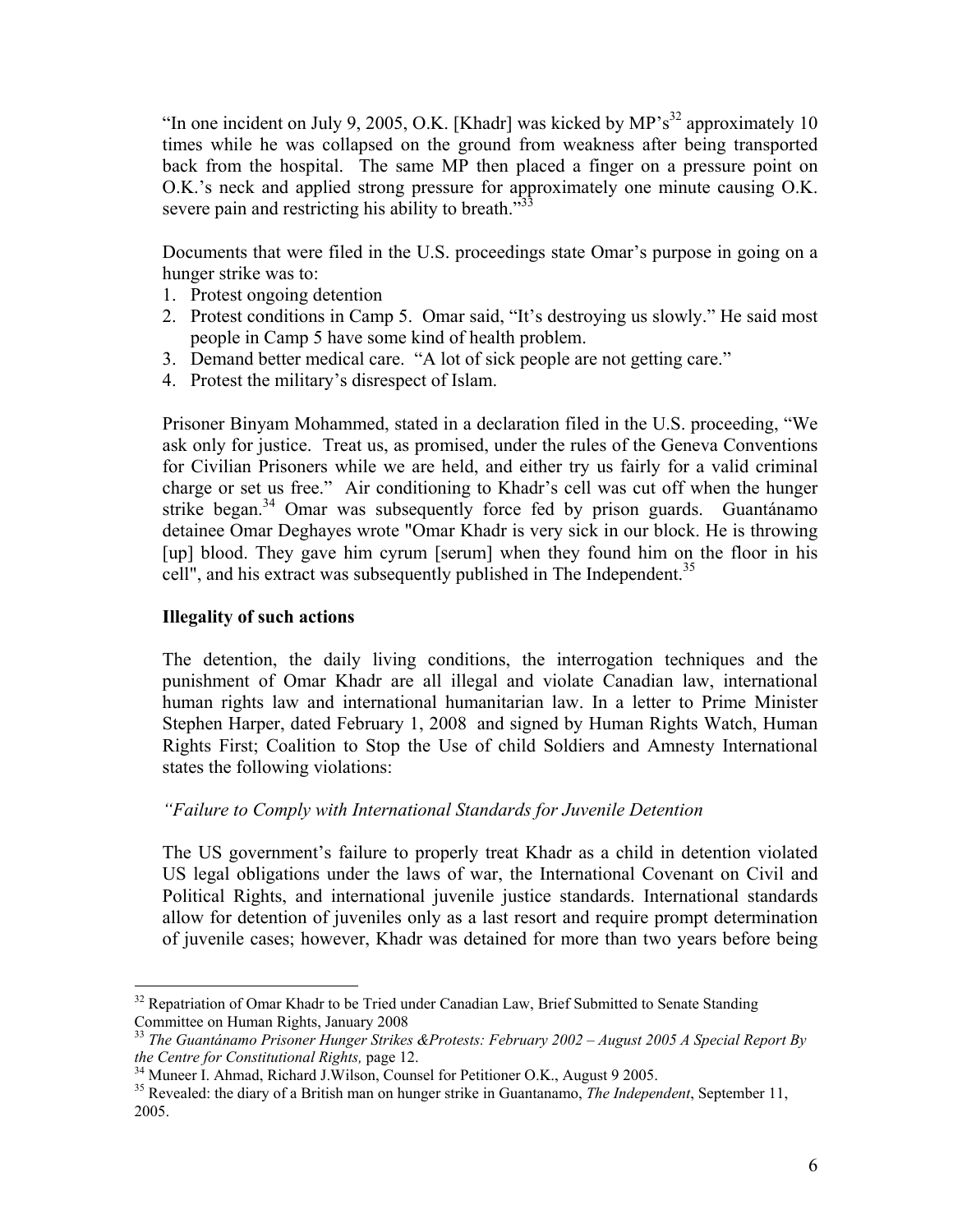provided access to an attorney, and for more than three years before being charged before the first military commission.

In Guantánamo, Khadr has been held in prolonged detention in solitary confinement. He has told his lawyers that he was also subjected to abusive interrogation. He said his interrogators shackled him in painful positions, threatened him with rape, and used him as a "human mop" after he urinated on the floor during one interrogation session. Such treatment of a detainee, particularly one who was a child, violates Article 7 of the International Covenant on Civil and Political Rights, which prohibits torture and other cruel, inhuman, or degrading treatment or punishment, and analogous provisions of other treaties to which the United States is a party. These abuses during detention, coupled with the lack of fundamental safeguards required for the treatment of juveniles in custody, raise serious concerns about the voluntariness of any statements that Khadr may have made and which may be used against him at his trial.

## *Failure to Comply with the Optional Protocol on Children in Armed Conflict*

International law recognizes the special situation of children who have been recruited or used in armed conflict. The Optional Protocol to the Convention on the Rights of the Child on Involvement of Children in Armed Conflict ("Optional Protocol"), which Canada ratified in 2000 and the United States ratified in 2002, requires that all states parties provide for the rehabilitation of former child soldiers within their jurisdiction, including "all appropriate assistance for their physical and psychological recovery and their social reintegration.

In its 2007 Initial Report to the United Nations pursuant to the Optional Protocol, the United States declared that it is "committed to continue to develop rehabilitation approaches that are effective in addressing" the problem of child soldiers and that it "espouses the principle that family reunification and community reintegration are both goals and processes of recovery fro former child combatants."

During the time that Khadr was detained at Guantánamo Bay without charges and otherwise in violation of basic juvenile justice protections, the United States funded millions of dollars to programs dedicated to the rehabilitation of child soldiers, including \$4.5 million to a major initiative launched by UNICEF in 2003 to rehabilitate and reintegrate former child soldiers in Afghanistan.

Yet in its handling of Khadr, an alleged child combatant in its custody, the United States has ignored its professed commitments and its legal obligations under the Optional Protocol. It has failed to provide him with access to education, vocational training, counseling, a family or community environment, or other assistance that is essential to successful rehabilitation and social reintegration.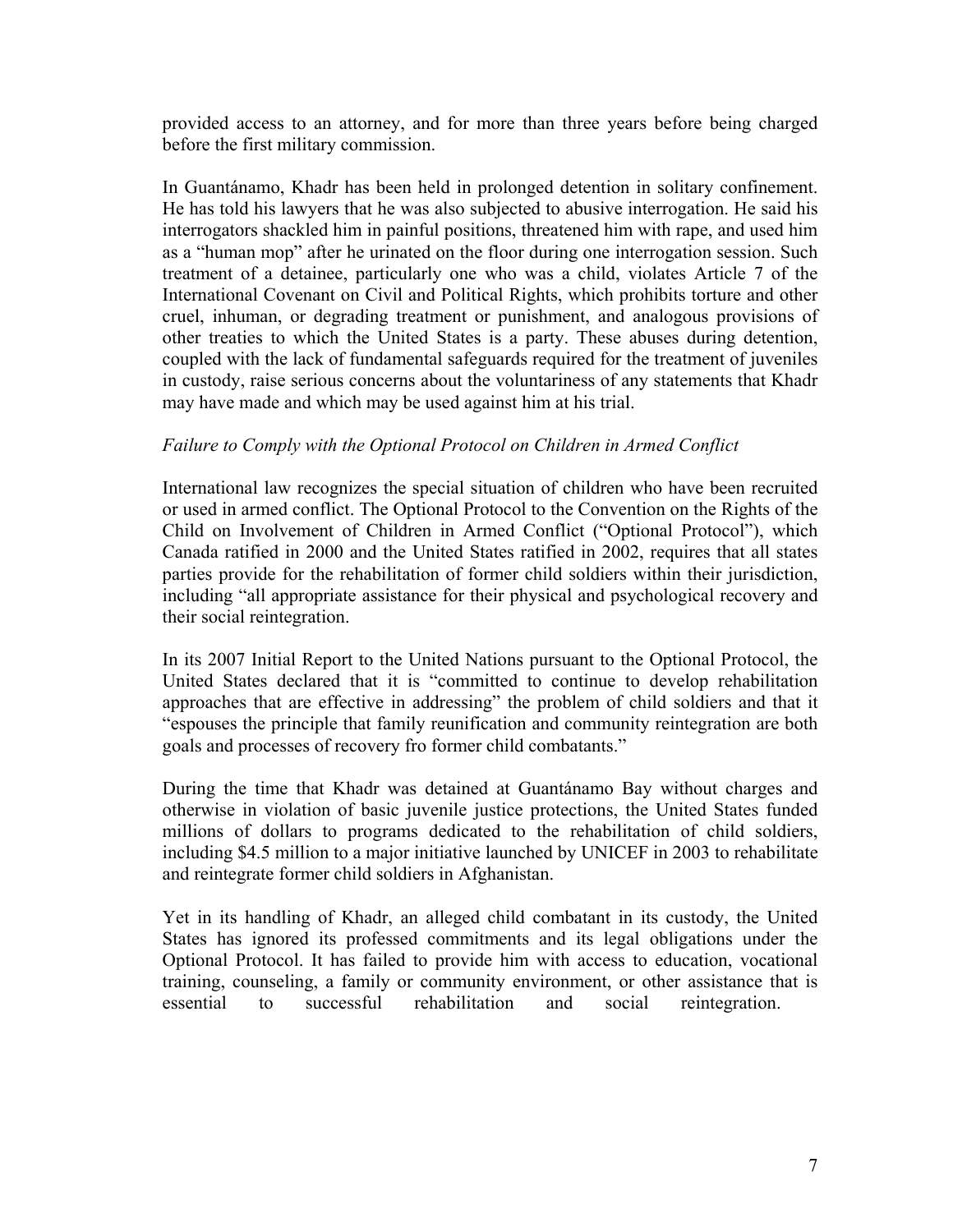# *Failure to Incorporate Juvenile Justice Standards in Military Commission Proceedings*

The military commissions created by the United States to try unlawful enemy combatants for war crimes and related offenses do not meet international standards for fair trials. Of particular concern, the commissions allow the use of evidence obtained through abusive interrogations so long as a judge finds the evidence "reliable." Moreover, the Military Commissions Act (MCA) permits prosecutors to shield interrogation methods from the defendant and his lawyer, making it virtually impossible for a defendant to demonstrate that testimony was obtained through such abusive techniques. This lack of adequate due process safeguards is particularly harmful to child offenders, given the increased risk that they will be unduly influenced by coercive methods.

The MCA lacks any explicit juvenile justice safeguards. It has no provisions requiring that judges have expertise in juvenile justice to preside over the trials of children. This is particularly important given the likelihood that the judge will be asked to decide the reliability of statements Khadr gave while he was still just a child. Similarly, there is no indication that the military commissions will appropriately consider Khadr's age at the time of the alleged offenses in making its sentencing determination. The United States' failure to comply with international juvenile justice standards or provide any rehabilitation assistance to Khadr throughout his detention provides little assurance that his special circumstances will be taken into account in the future.

In short, because the military commissions fail to provide key due process protections and are not equipped to take into account Khadr's juvenile status, they are not an appropriate forum for proceedings against Khadr."<sup>36</sup>

# **Response of the U.S. Courts**

The Supreme Court of the United States ruled in June 2004 *Hamdi v. Rumsfeld* that detainees are entitled to limited rights of due process. Consequently, the Department of Defense instituted "Combatant Status Review Tribunals".<sup>37</sup> Omar's actual tribunal was convened on September 7, as Panel #5 reviewed his status in the detainment camp. The tribunal concluded that Omar was an "enemy combatant" and a one-page summary of conclusions was released on September 17.38

*O.K. v. George W. Bush*

 $\overline{a}$ 

Following the successful Supreme Court ruling in *Rasul v. Bush* which allowed detainees to make habeas corpus arguments over the legality of their detention, Omar's

<sup>&</sup>lt;sup>36</sup> Human Rights Watch, Letter to Prime Minister Stephen Harper, dated February 1, 2008

<sup>&</sup>lt;sup>37</sup> Full text of Justice O'Connor's opinion. Free Access to Law Movement (June 28, 2004). Retrieved on 2007-09-24. 38 McGarrah, James M., Review of Combatant Status Review Tribunal for Detainee ISN 766, September 10,

<sup>2004</sup>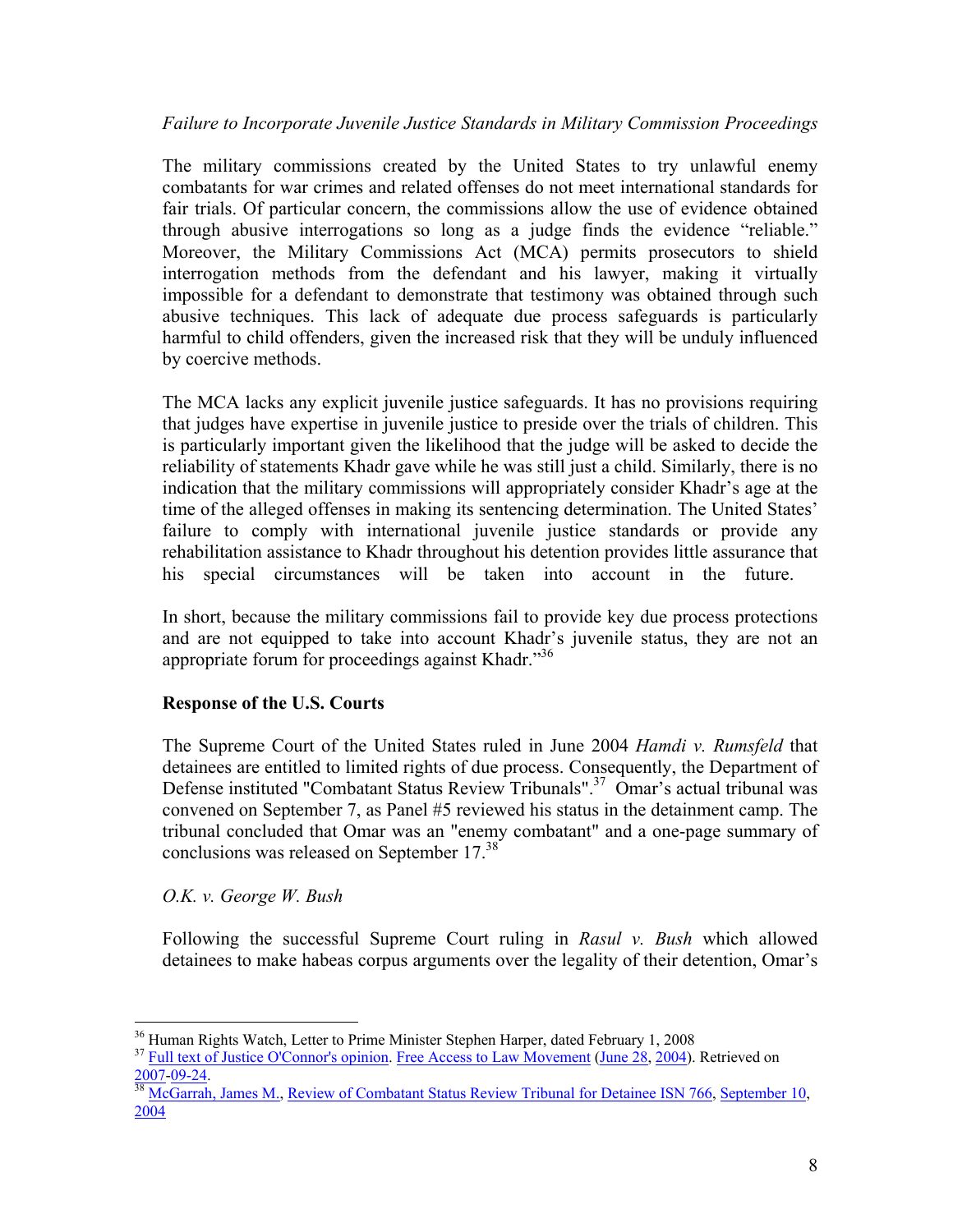grandmother Fatmah Elsamnah, acting as next friend, filed an civil suit against the United States on Omar's behalf on July 2, 2004 challenging his detention.<sup>39</sup>

The U.S. courts have failed to accord any rights to Omar Khadr. They have also refused to restrict the U.S. Armed Forces maltreatment of him. In spite of the June 2004 ruling by the U.S. Supreme Court in *Rasul v Bush* affirming the right of Guantánamo Bay prisoners to challenge the lawfulness of their detention and the conditions of their imprisonment in U.S. courts, the U.S. Administration, through their Departments of Justice and Defense, continue to defy the law and to deny all rights to Khadr and other Guantánamo Bay prisoners. "On July 7, 2004, nine days after the issuance of the *Rasul* decision, Deputy secretary of Defense Paul Wolfowitz issued an Order creating a military tribunal called the Combatant Status review Tribunal (hereinafter "CSRT") to review the status of each detainee at Guantánamo Bay as an "enemy combatant" as used by the respondent."<sup>40</sup> Khadr was subsequently confirmed as an enemy combatant by this extra-legal procedure.

In 2005, the United States announced that they were assembling the necessary framework to hold newly crafted Guantánamo military commissions. Believing that Omar's case represented one of the "easiest" cases to prove, the United States selected him as one of ten detainees to be charged under this new system.<sup>41</sup> The chief prosecutor Fred Borch quickly garnered criticism for allegedly corrupting the trials,<sup>42</sup> and was replaced by Robert L. Swann<sup>43</sup>, who was himself replaced by Col. Morris Davis in September of 2005.

On 12 July 2005 Judge John D. Bates of the U.S. District Court for the District of Columbia dismissed an application brought on behalf of Omar Khadr for an injunction barring George Bush et al (the Respondents) from subjecting him to further torture during interrogation and requiring the Respondent to give 30 days notice prior to transferring him out of Guantánamo to a country other than Canada.<sup>44</sup>

Omar signed a notice discharging his U.S. lawyers and the notice was filed September 14, 2005. The time for Omar's two U.S. lawyers to respond to this notice was extended to October 17, 2005 by order of Judge Bates in order to give one of the lawyers time to visit Khadr. Omar signed a declaration on October  $4<sup>th</sup>$  2005 stating that

<sup>&</sup>lt;sup>39</sup> *Khaled A.F. Odah v. USA*: Brief for Respondent Omar Khadr Supporting Petitioners<br><sup>40</sup> *In re Guantanamo Bay Cases, Judge Joyce Hens Green Memorandum of Opinion Denying in Part and* Granting in Part Repondent's Motion to Dismiss or for Judgment as a Matter of Law, Jan. 31, 2005, U.S.

District Court for the District of Columbia, p. 10. http://host3.uscourts.gov/02-299b.pdf<br><sup>41</sup> Rana, Abbas. <u>The Hill Times</u>, "Why Canadian federal political leaders should be talking about Omar<br>Khadr now", April 21, 2008

<sup>&</sup>lt;sup>42</sup> Charles Swift (September 25, 2006). Testimony of Lt. Commander Charles Swift, Office of Chief Defense Counsel, Office of Military Commissions, Department of Defense. United States Senate Judiciary Committee. Retrieved on April 23, 2007.

<sup>&</sup>lt;sup>43</sup> Kathleen T. Rhem. *Many Issues Raised in First Week of Commissions Hearings*, American Forces Press

Service, <u>August 27, 2004</u>. Retrieved on April 12.<br><sup>44</sup> *O.K., et al v. George Bush, et al*, United States District Court for the District of Columbia, Case 1:04-cv-01136-JDB,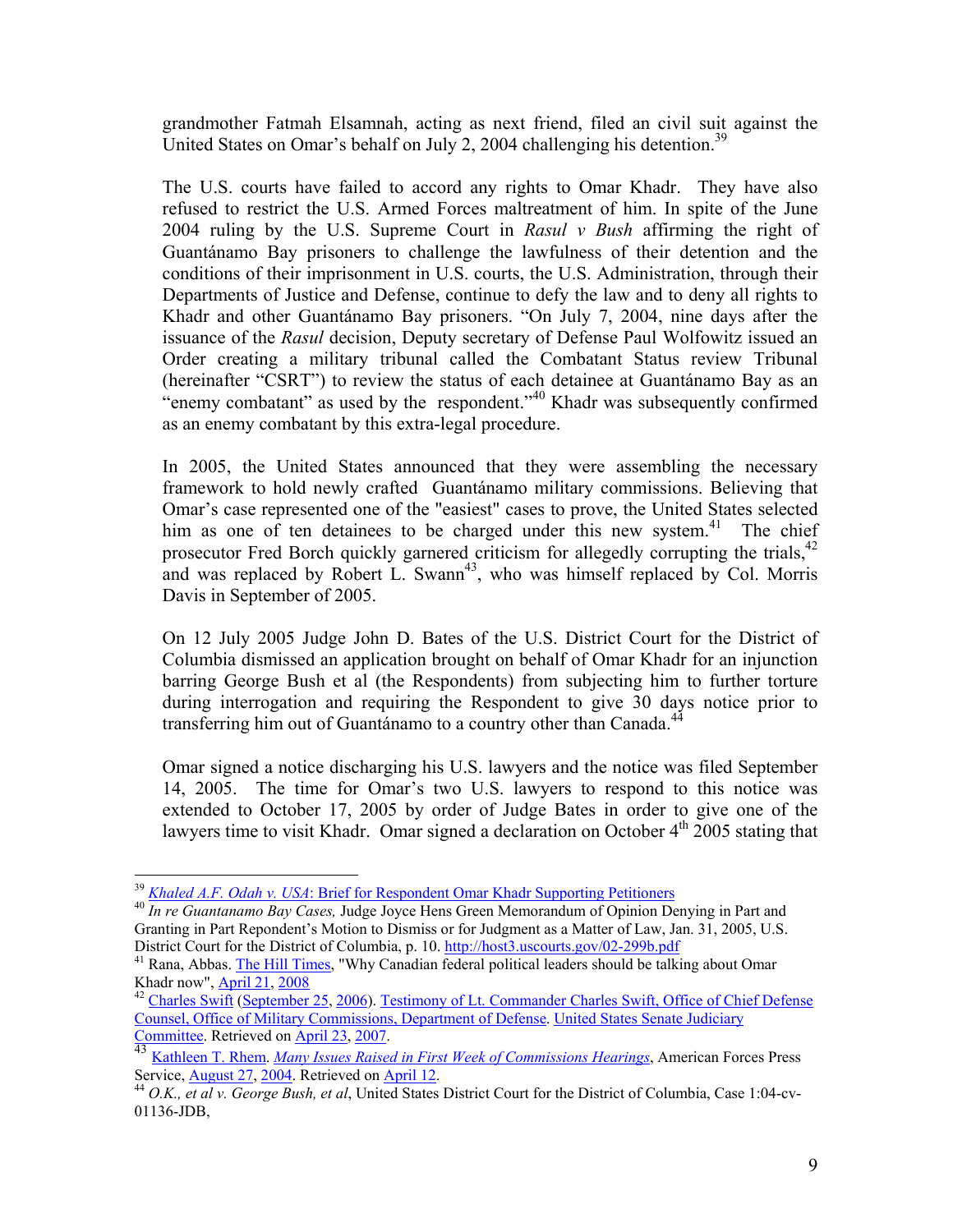he wanted to continue to be represented by Richard Wilson and Muneer Ahmad of Washington College of Law. Omar Khadr declared that this statement was true, "under penalty of perjury under the laws of the United States of America"!

On November 7, 2005, Omar Khadr was formally charged with several offences including murder, on the eve of confirmation that U.S. Supreme Court would adjudicate on the legitimacy of the military tribunals created by Bush's November 13, 2001, edict.<sup>45</sup> The Pentagon announced that he would be tried by military tribunal created by the November 13, 2001 Presidential edict. The allegations underlying the charges apparently arise from the July 2002 ground and aerial armed assault by U.S. Forces on an Afghani residence during which a member of the U.S. Armed Forces was killed, along with an unknown number of Afghanis, and Omar was taken into custody. The military tribunal process, by which the U.S. intends to try Omar, has been universally criticized as an extra-legal process that violates international fair trial standards. U.S. officials are reported to have agreed that Omar will not be executed.

After the Military Commissions Act of 2006 was signed in October 2006, new charges were sworn against Omar on February 2, 2007. He was charged with Murder in Violation of the Law of War, Attempted Murder in Violation of the Law of War, Conspiracy, Providing Material Support for Terrorism and Spying.46 Canadian attorney Dennis Edney was barred from appearing at the October arraignment, after he criticized Keubler's efforts, stating that the military lawyer had focused his energy on lobbying Canadian authorities to have Khadr repatriated, at the cost of preparing for the actual trial.47 Omar Khadr petitioned the US Supreme Court to review the legality of the military commission and his detention, but this request was denied in April.<sup>48</sup>

On June 4, 2007, the presiding officer on the Guantanamo military commissions, Peter Brownback dismissed all charges against Canadian youth Omar Khadr.<sup>49</sup> Brownback stated that Omar had been previously classified as an "enemy combatant" by his Combatant Status Review Tribunal in 2004, while the Military Commissions Act only granted him jurisdiction to rule over "*Unlawful* enemy combatants".50

 $\overline{a}$ <sup>45</sup> *Hamdan v. Rumsfeld, et al.* Questions to be considered are: Whether the military commission established by the President to try petitioner and others similarly situated for alleged war crimes in the "war on Terror" is duly authorized under Congress's Authorization for the Use of military Force (AUMK), Pub. L. No. 107-40, 115 Stat. 224; the Uniform Code of Military Justice (UCMJ); or the inherent power of the President? And Whether petitioner and others similarly situated can obtain judicial enforcement from an Article III court of rights protected under the 1949 Geneva Convention in an action for a writ of habeas corpus challenging the legality of their detention by the Executive branch? The Graham/Levin amendment may override any decision of the U.S. Supreme Court. http://jurist.law.pitt.edu/forumy/2005/11/graham-levin-amendment-anddue-process.php<br><sup>46</sup> Notification of the Swearing of Charges. United States Department of Defense. Retrieved on 2007-06-04.

<sup>&</sup>lt;sup>47</sup> Khadr trial proceeds despite questions about Gitmo", CTV, Monday November 5, 2007. Retrieved on 2007-11-10.

<sup>&</sup>lt;sup>48</sup> CBC, U.S. Supreme Court won't hear Khadr's case, April 30, 2007

<sup>49</sup> Carol Rosenberg. "War court tosses case against young captive", Miami Herald, Monday, June 4, 2007. 50 Alberts, Sheldon. "Khadr remains in detention after all charges dropped", *National Post*, Canwest MediaWorks Publications Inc., 2007-06-04.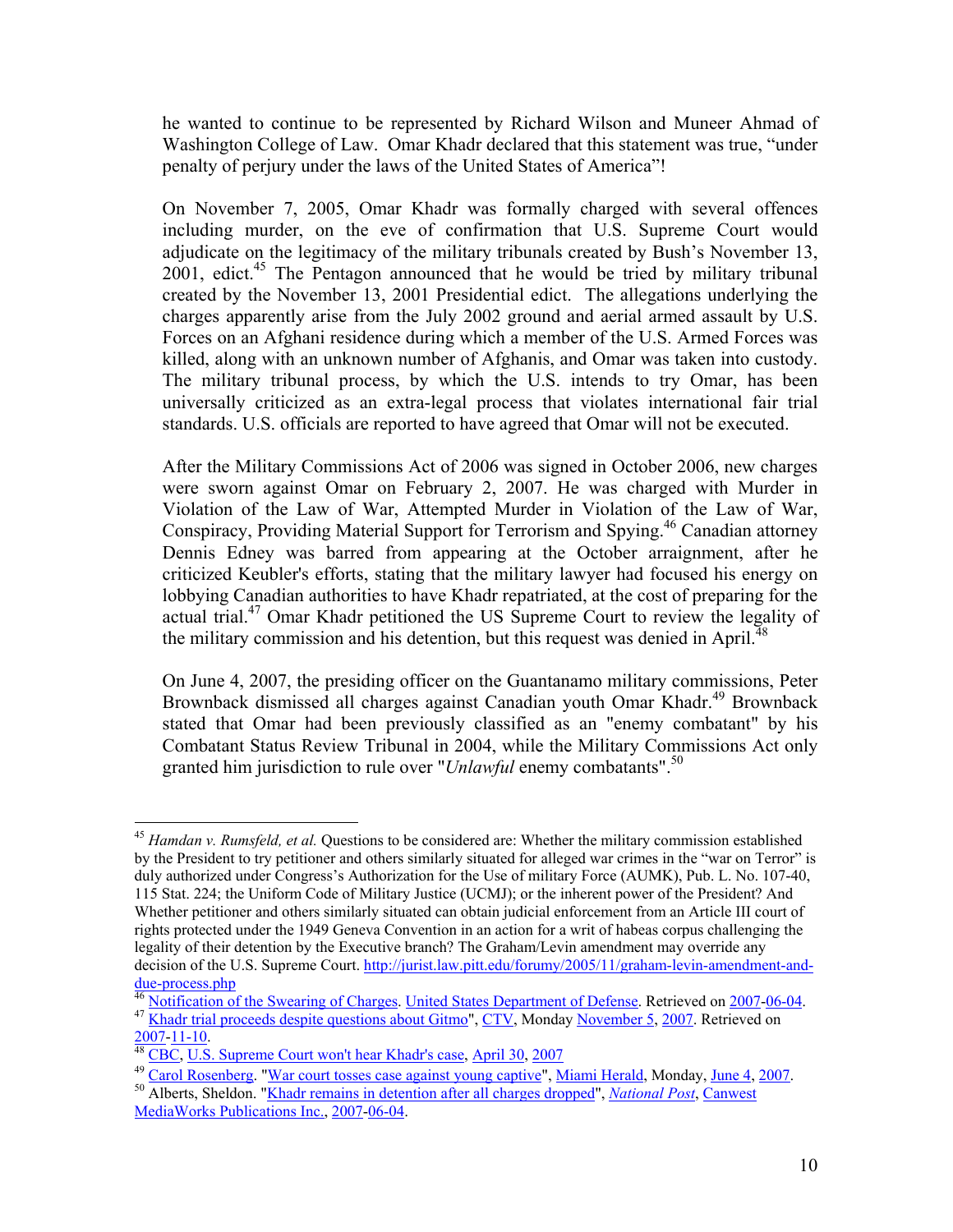On September 9, 2007, charges were reinstated against Omar after the Court of Military Commission Review overturned Brownback's dismissal, stating that the tribunal could determine the legality of a detainee's status for itself.<sup>51</sup> The United Nations requested that Radhika Coomaraswamy, special representative for children in armed conflict, be allowed to watch the tribunal, but was denied.<sup>52</sup>

In January, 2008, the defence put forward three separate motions to dismiss the trial, arguing that it violated the Constitutional prohibition against bills of attainder, that the commission lacked jurisdiction because Omar had been a minor when the incident occurred and that there was a lack of subject matter jurisdiction. Sixteen days after the February 4 hearing on the motions, Brownback dismissed the first claim. He dismissed the second claim in April, but has reserved judgment on the third.<sup>53</sup>

February also saw the accidental release of a five-page "OC-1" witness report to reporters, which revealed that Omar had not been the only survivor in the compound, as previously claimed, and that nobody had seen him throw the grenade. Officials insisted that the reporters all had to return their copies of the document or face expulsion from the hearings, but after a 90-minute standoff between reporters and military officials, it was agreed that they could retain their copies of the report, but had to redact three names from the report.<sup>54</sup>

In March, Kuebler insisted that "Lt. Col. W." had initially written in his report the day after the firefight that "the person who threw a grenade that killed Sgt. 1st Class Christopher J. Speer also died in the firefight", implying that the grenade had indeed been thrown by the surviving Mujahideen, and not by Omar. The report was rewritten months later to say that the grenade thrower had been "engaged", rather than "killed", changing the wording that exonerated Omar.55 In response, Brownback ordered that the commander be made available for an interview by the defence counsel no later than April  $4,56$  and postponed the scheduled May 5 date for the murder trial to begin,  $57$  while prosecutor Groharing urged Brownback to begin the trial as soon as possible, stressing a "need for justice" for Speer's widow.<sup>58</sup>

The following month, Kuebler suggested it was possible that the fatal grenade had actually been one of those being thrown into the compound by American troops while the small team searched the interior.<sup>59</sup> In February 2008, the Pentagon accidentally

<sup>&</sup>lt;sup>51</sup> Josh White. "Court Reverses Ruling on Detainees", Washington Post, 2007-09-25.<br><sup>52</sup> Shephard, Michelle, Toronto Star, UN observer can't attend Omar Khadr hearing, Pentagon says, January<br><sup>24</sup> Shephard, Nichelle, Toron

<sup>&</sup>lt;sup>53</sup> Human Rights First, The case of Omar Ahmed Khadr, April 2008<br><sup>54</sup> Steven Edwards. "Second al-Qaida fighter implicated in Khadr incident, secret document shows", Canwest<br>News Service, Monday, February 04, 2008. Retrie

 $^{55}$  Carol J. Williams. "Pentagon accused of doctoring Guantanamo tribunal evidence", Los Angeles Times, March 14, 2008.

<sup>&</sup>lt;sup>56</sup> Los Angeles Times, "Guantanamo gets a new resident", March 14, 2008<br>
<sup>57</sup> The Jurist, Khadr military judge orders US to turn over interrogation materials, March 14, 2008<br>
<sup>58</sup> Associated Press, New 'Friendly Fire' Th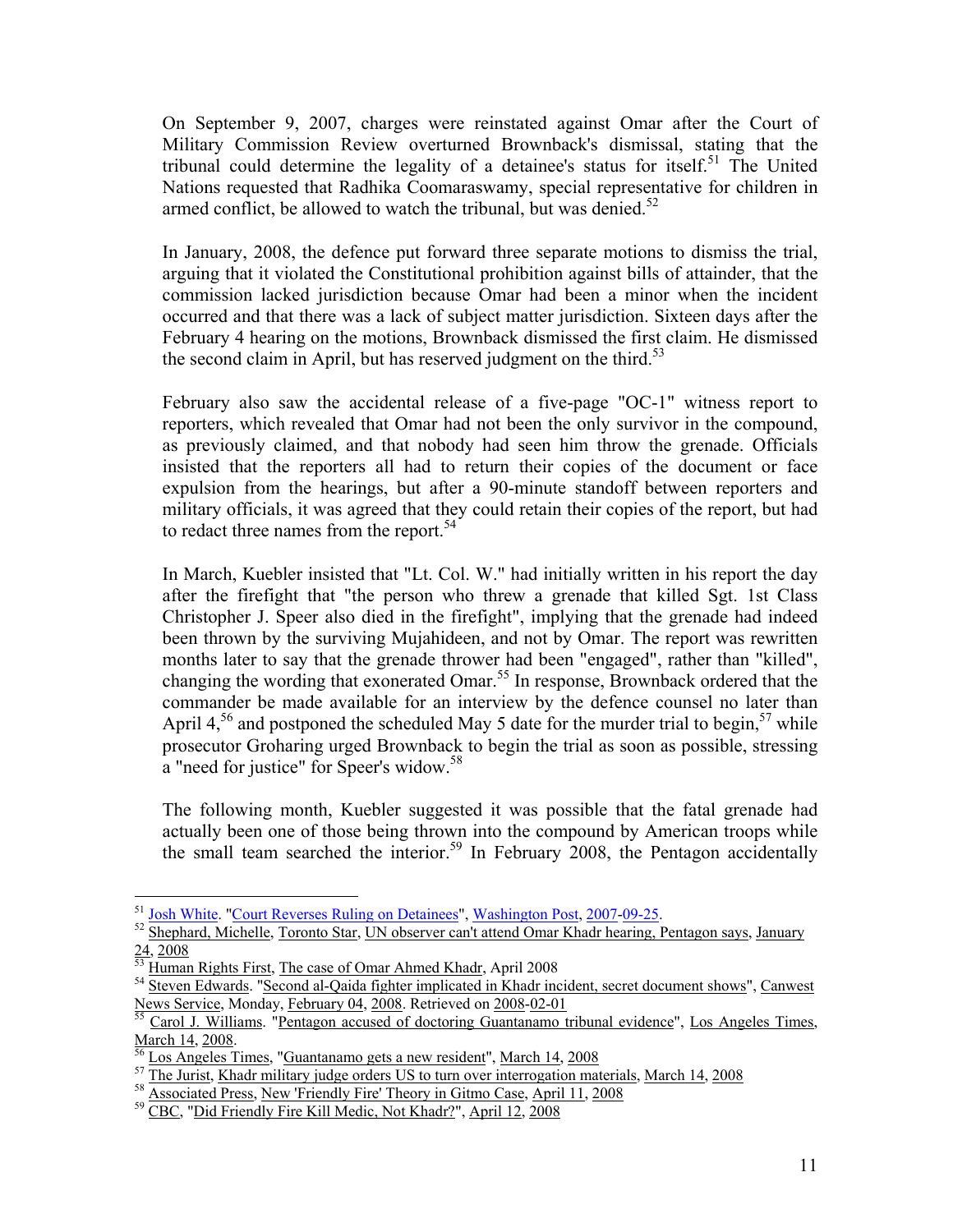released documents that revealed that although Khadr was present during the firefight, there was no other evidence that he had thrown the grenade. In fact, military officials had originally reported that another of the surviving militants had thrown the grenade just before being killed. $60$ 

In May 2008, Brownback threatened to suspend the military hearing if prosecutors did not provide the defense with a number of documents, including an al-Qaeda membership list, documents on the relationship between al-Qaeda and al-Libi's Libyan Islami Fighting Group, copies of the Detainee Information Management System records related to Omar 's treatment in Guantanamo, documents on the use of children by al-Qaeda, investigator notes of witness interviews, details about the militants who were killed in the 2002 firefight, and others.<sup>61</sup> Prosecutors did agree to turn over the videotape of Canadian intelligence official Jim Gould and other CSIS agents interrogating Omar in February 2003, but said they would alter the tape to hide the identity of those present. $62$ 

#### **Response of the Canadian government to Omar's treatment**

The only Western citizen remaining in Guantanamo, Omar Khadr is unique in that he is the youngest prisoner held in extrajudicial detention by the United States and has been frequently referred to as a child soldier. Canada has refused to seek extradition or repatriation, despite urgings of Amnesty International, UNICEF, the Canadian Bar Association $^{63}$  and other prominent organizations.

When Amnesty International called on the Canadian government to rescue Omar Khadr from Guantánamo Bay, the Canadian Department of Foreign Affairs--DFAIT stated that they became aware of Omar's detention by American forces in Afghanistan in mid August of 2002, and had sought to provide him with 'appropriate assistance'.<sup>64</sup> The available evidence belies the veracity of this claim. Canadian officials did send a diplomatic query to the United States requesting consular access to their citizen being held at Bagram. The request was denied ten days later, with a statement that Canada would be notified only if Canadian citizens were transferred to Guantánamo Bay.<sup>65</sup>

In February 2003, Canadian Foreign Affairs intelligence officer Jim Gould and an official from the Canadian Security Intelligence Service (CSIS) were allowed to interrogate Omar themselves.<sup>66</sup> The presence of Gould, allowed the Canadian government to claim that the purpose of the visit was to "to ascertain Khadr's wellbeing"<sup>67</sup>. Omar's attorney, Nate Whitling, argued that "Foreign Affairs is suggesting

 $^{60}$  Michael Melia. "Lawyer: Khadr report altered", Toronto Star, March 13, 2008. Retrieved on 2008-04-02.<br><sup>61</sup> Muhammed Ally, Sahr. <u>Human Rights First, The Relevance of Discovery in Trial, May 9, 2008</u>

 $^{62}$  Muhammed Ally, Sahr. Human Rights First, The Relevance of Discovery in Trial, May 9, 2008<br> $^{63}$  Amnesty International, Case File 14: Omar Khadr

 $64$  Letter from HG Pardy, Director General, Consular Affairs Bureau, Department of Foreign Affairs, December  $30<sup>th</sup>$ , 2002.

<sup>&</sup>lt;sup>65</sup> Amnesty International, Case File 14: Omar Khadr<br><sup>66</sup> Shephard, Michelle, Toronto Star, <u>Ottawa played down Khadr concerns</u>, August 20, 2007

 $67$  Michelle Shephard, Toronto Star, "Canadian faces murder charges at a military tribunal", January 8, 2006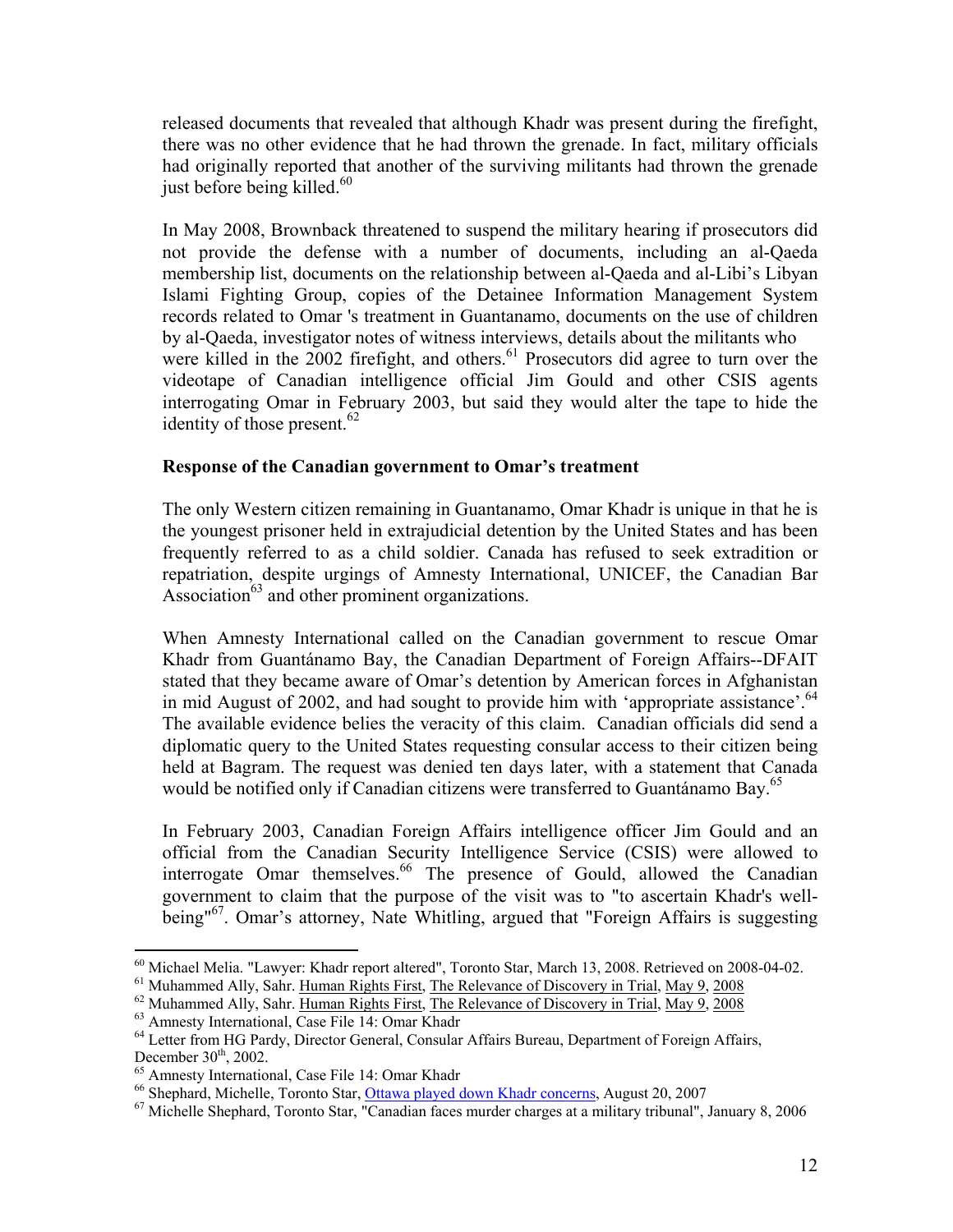that the visit was actually for (Omar's) benefit, but this is not the case"<sup>68</sup>. His attorneys unsuccessfully sought a Federal Court<sup>69</sup> injunction to prevent CSIS from interrogating their client in the future, which was dismissed. The following month, a briefing from the Foreign Affairs department summarized Gould's findings stating that Omar Khadr was a "thoroughly `screwed up' young man. All those persons who have been in positions of authority over him have abused him and his trust, for their own purposes."<sup>70</sup> Assistant Director of CSIS William Hooper assured the Canadian public this interrogation was not intended to secure intelligence for an American prosecution, but admitted that the information was all freely shared with his American captors without securing any guarantees, such as foregoing potential death penalty charges.<sup>71</sup> Canadian intelligence officer Jim Gould returned to Guantanamo in March 2004, but was met by an uncooperative Khadr. The Foreign Affairs office claimed that Omar was trying to be a "tough guy" and impress his cellmates, while his attorney Muneer Ahmad said that Khadr had originally believed Gould "had finally come to help him" in 2003, but by 2004 had realized that he was being interrogated, not aided, by the Canadian government.72 In all, Omar was interrogated by Canadians six times, between 2003 and 2004,  $^{73}$  and ordered to identify photos of Canadians believed to have ties to terrorism, including Maher Arar who was then handed over to Americans, flown to Syria and tortured for a year, before being found innocent. When he told Canadians that he had been tortured into giving false confessions by the Americans, the Canadian authorities called him a liar, causing him to cry. He later recalled that he had "tried to cooperate so that they would take me back to Canada".<sup>74</sup>

Omar's defence attorneys claim that the Canadian government acted illegally, sending its counsel and CSIS agents to Guantanamo Bay to interrogate Omar, and then turned their findings over to the Military Tribunal prosecutors to help convict Omar.<sup>75</sup> They argue that the release of the documents might help prove Omar's innocence.<sup>76</sup> In an action before the Federal Court in Canada<sup>77</sup>, lawyers acting on behalf of Omar are seeking orders compelling the Canadian government to extend certain services to that would protect his rights orders prohibiting the Canadian government from questioning Omar or otherwise assisting the U.S. in prosecuting him (*Khadr v DFAIT*). These lawyers have not been allowed any access to Omar despite requests by the Canadian government.

<sup>&</sup>lt;sup>68</sup> CTV News, CSIS admits sharing Khadr info with U.S.: report, Apr. 9 2005<br><sup>69</sup> Federal Court of Canada, <u>Khadr vs. Canada</u>. May 2005<br><sup>70</sup> Shephard, Michelle (2008). *Guantanamo's Child*. John Wiley & Sons.<br><sup>71</sup> CTV New

<sup>2008</sup> 

<sup>77</sup> *Omar Ahmed Khadr by his Next Friend Fatmah El-Samnah v. The Minister of Foreign Affairs*, Federal Court Trial Division, Court File No. T-686-04.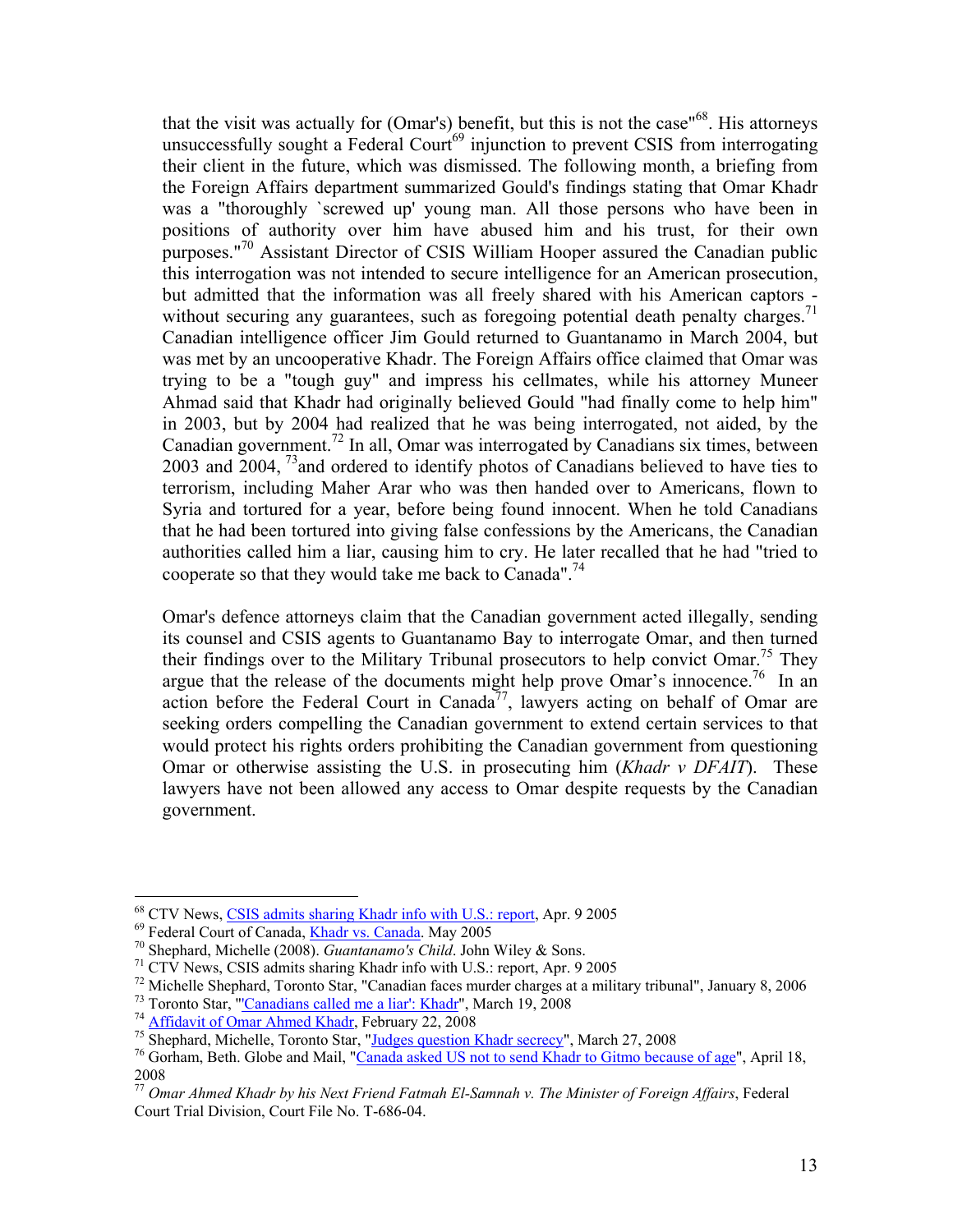In fact DFAIT, as the respondents in action in the Federal Court of Canada, take the position that the Canadian government owes no duty to Omar and has participated in further violating Omar's rights. DFAIT does not dispute that, on at least 2 occasions over at least 4 days, DFAIT and Canadian Security Intelligence Service (CSIS) officials visited and interrogated Omar at Guantánamo ostensibly to extract information from him that officials thought might be useful in advising the government of Canada on national security issues. DFAIT and CSIS then provided summaries of those interrogations to U.S. authorities as well as to the Royal Canadian Mounted Police (RCMP).

On the 8<sup>th</sup> of August 2005 Mr. Justice von Finckenstein granted an interim injunction<sup>i</sup> preventing DFAIT and CSIS from conducting any further interviews or questioning of Omar pending the trial of the action in the Federal Court of Canada. Judge von Finckenstein determined that:

- the DFAIT/CSIS visits were "not welfare visits or covert consular visits but were purely information gathering visits with a focus on intelligence/law enforcement."
- "conditions at Guantánamo Bay do not meet Charter standards" and
- "[Omar Khadr] is in poor mental and physical shape" and
- there was no evidence that Omar had been advised of his Charter rights by the DFAIT and CSIS officials who questioned him
- that, as of August 8, 2005, the U.S. continued to refuse proper consular access to Omar Khadr by Canadian consular officials.

In 2007, the Federal Court of Appeal ordered the Canadian government to turn over its records related to Omar's time in captivity. The government appealed to the Supreme Court of Canada in 2008, arguing that Khadr was just "fishing" for information and that disclosing their records, which include an initial account of the firefight which differs from all previously seen reports,<sup>78</sup> could jeopardize national security.<sup>79</sup>

Canada's three main opposition parties, the Liberals, NDP and Bloc Quebecois, have all condemned Prime Minister Stephen Harper for refusing to demand the United States turn Omar Khadr over to Canadian authorities<sup>80</sup>. Prior to Harper's election, two consecutive Liberal Prime Ministers had failed to make the same demand. In April 2008, Bill Graham, the former Foreign Affairs Minister, said that he regretted not having done more to help secure Omar Khadr's release or repatriation while the Liberal government was in power.<sup>81</sup>

In April 2008, the Canadian House of Commons Sub-committee on International Human Rights convened the country's first hearing on whether the House should request repatriation of Omar to Canada. Witnesses included Senator Romeo Dallaire,

<sup>&</sup>lt;sup>78</sup> Shephard, Michelle, Toronto Star, "*Missing' Khadr document is in Canada*, April 11, 2008

<sup>&</sup>lt;sup>79</sup> CTV, <u>SCC reserves decision on Omar Khadr case</u>, March 26, 2008<br><sup>80</sup> Shephard, Michelle, Toronto Star, "Harper urged to intervene for Khadr", February 25, 2008

<sup>81</sup> Shephard, Michelle, Toronto Star**,** "Graham has regrets over Khadr, April 28 2008